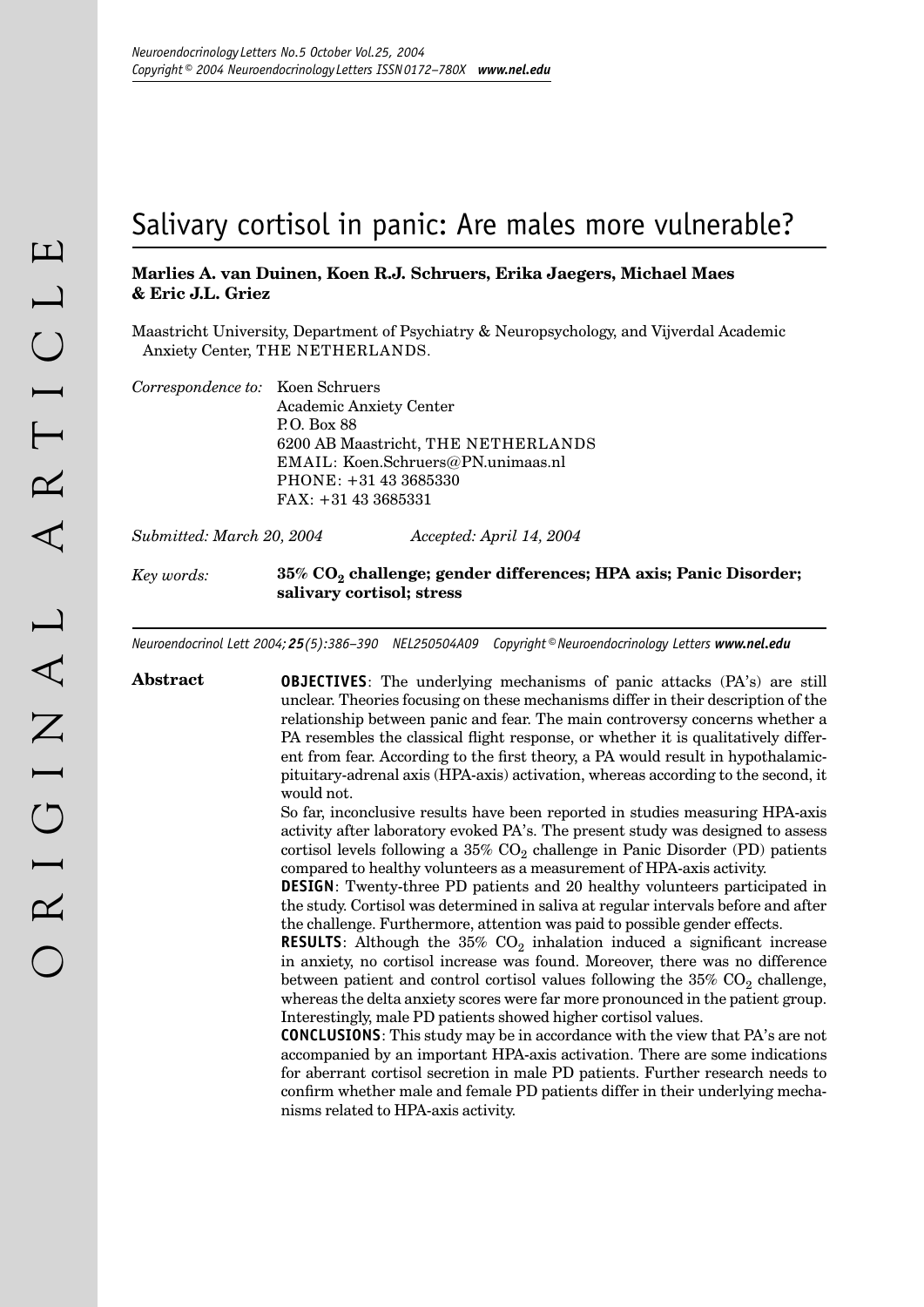| <b>Abbreviations</b> |                                     |
|----------------------|-------------------------------------|
| ACTH                 | adrenocorticoidhormone              |
| GI M                 | <b>General Linear Model</b>         |
| HPA-axis             | Hypothalamic-Pituitary-Adrenal axis |
| PA                   | Panic Attack                        |
| PD.                  | Panic Disorder                      |
| <b>PSL</b>           | Panic Symptom List                  |
| VAAS                 | Visual Analogue Scale for Anxiety   |
|                      |                                     |

### **Introduction**

Panic attacks (PA's), the core feature of panic disorder (PD), are hard to investigate in their real life appearance, as unpredictability is one of their most important features. The  $35\%$  CO<sub>2</sub> challenge offers a good opportunity to study PA's in standardized laboratory surroundings. The symptoms elicited by the inhalation procedure closely resemble those of a PA, including their fast crescendo course. Moreover, in PD patients a marked increase in anxious feelings is generated, as opposed to control subjects. This test may therefore represent a very specific stressor which affects in particular patients with PD [1].

There are two major theories concerning the underlying mechanisms of PA's. Some authors have hypothesized that uncued PA's are comparable to the classical flight response [2–4]. If this primitive flight reaction is indeed related to panic, one would expect that the hypothalamic-pituitary-adrenal axis (HPA-axis) is activated and that cortisol release emerges following PA [5]. Contrary to the previous theories, Klein has postulated that panic is qualitatively different from fear. Klein stresses that cortisol secretion is not induced during spontaneous panic, which underlines the difference between panic and fear [6]. Determining cortisol following panic can thus to some extent provide clarity about the origin of PA's.

So far, measuring HPA-axis activity after a  $CO<sub>2</sub>$ induced PA in PD patients has yielded inconclusive results. An early study suggested increased cortisol concentrations in the subgroup of PD patients who actually panicked following  $CO<sub>2</sub>$  inhalation compared to healthy controls [7]. However in the same study, taking all PD patients together, no differences were found. Sinha *et al*. [8] did not find increased cortisol response in panicking patients compared to healthy volunteers. In the study of Sasaki *et al*. [9], again, no statistical differences between both panicking and non-panicking patients and healthy controls were found. Overall, studies show no difference in cortisol response between PD patients, who most often panic, and healthy volunteers, who as a rule do not panic.

The aim of the present study was to assess cortisol concentration following laboratory evoked panic attacks in PD patients compared to healthy volunteers as a measurement of HPA-axis activity.

## **Methods**

#### *Subjects*

Twenty-three PD patients (13 women, 10 men; mean age  $39.7 \pm 13.2$ , with or without agoraphobia according to the DSM-IV criteria, participated in this study. None of the patients had a concurrent axis I or axis II disorder and all had been free of psychotropic medication for at least three weeks before entering the study. None of the patients used fluoxetine prior to the study. All patients were out-patients of the Academic Anxiety Center, Vijverdal Psychiatric Hospital, Maastricht, The Netherlands. The comparison group consisted of 20 healthy subjects (10 women, 10 men), with a mean age of 33,3 years  $\pm$  12,8. All participants were in good physical health.

Since nicotine has been shown to activate the HPAaxis at physiologically relevant doses, subjects were not allowed to smoke on the test day [10]. The study was approved by the local medical ethics committee and written informed consent was obtained from all participants.

#### *Methods*

The participants arrived at the laboratory in the early afternoon. After a habituation period of 30 minutes, baseline saliva samples for the cortisol determinations were obtained. Saliva was collected by letting the subjects chew on cotton dental rolls for about 1 minute, whereupon the samples were stored at –20°C until analysis. Direct radioimmunoassay, using 125Icortisol and antiserum against the 3-CMO-BSA conjugate, was used to determine cortisol levels [11]. The mean intra assay coefficient of variance was 4.3%.

The  $35\%$  CO<sub>2</sub> inhalation procedure, which has been described in detail elsewhere [12], was performed half an hour after the baseline sampling. Briefly, subjects were informed that they would inhale a harmless gas mixture, consisting of  $35\%$  CO<sub>2</sub> and  $65\%$  O<sub>2</sub> that might induce certain symptoms depending on the individual vulnerability. Symptoms of a panic attack were described, but the words 'panic attack' were not mentioned literally, to avoid any negative bias related to expectation. The gas mixture was inhaled through a selfadministration mask. A respirometer connected to the self-administration mask measured the gas volume delivered. To consider the inhalation valid, at least 80% of the previously measured vital capacity had to be inhaled. At the end of the inhalation, the subjects held their breath for 4 seconds to enhance alveolar gas exchange. Before and after the inhalation, the physiological and psychological symptoms were assessed using a Visual Analogue Scale of Anxiety (VAAS), and the Panic Symptom List (PSL), which have been used before to assess experimental anxiety [13]. An increase in at least 4 physical symptoms of the PSL together with an increase of at least 25 units at the VAAS were used as criteria for an experimental PA [12]. Besides the baseline sample, saliva was sampled at 20, 40 and 60 minutes after the inhalation. An additional sample was taken 24 hours after the  $CO<sub>2</sub>$  inhalation.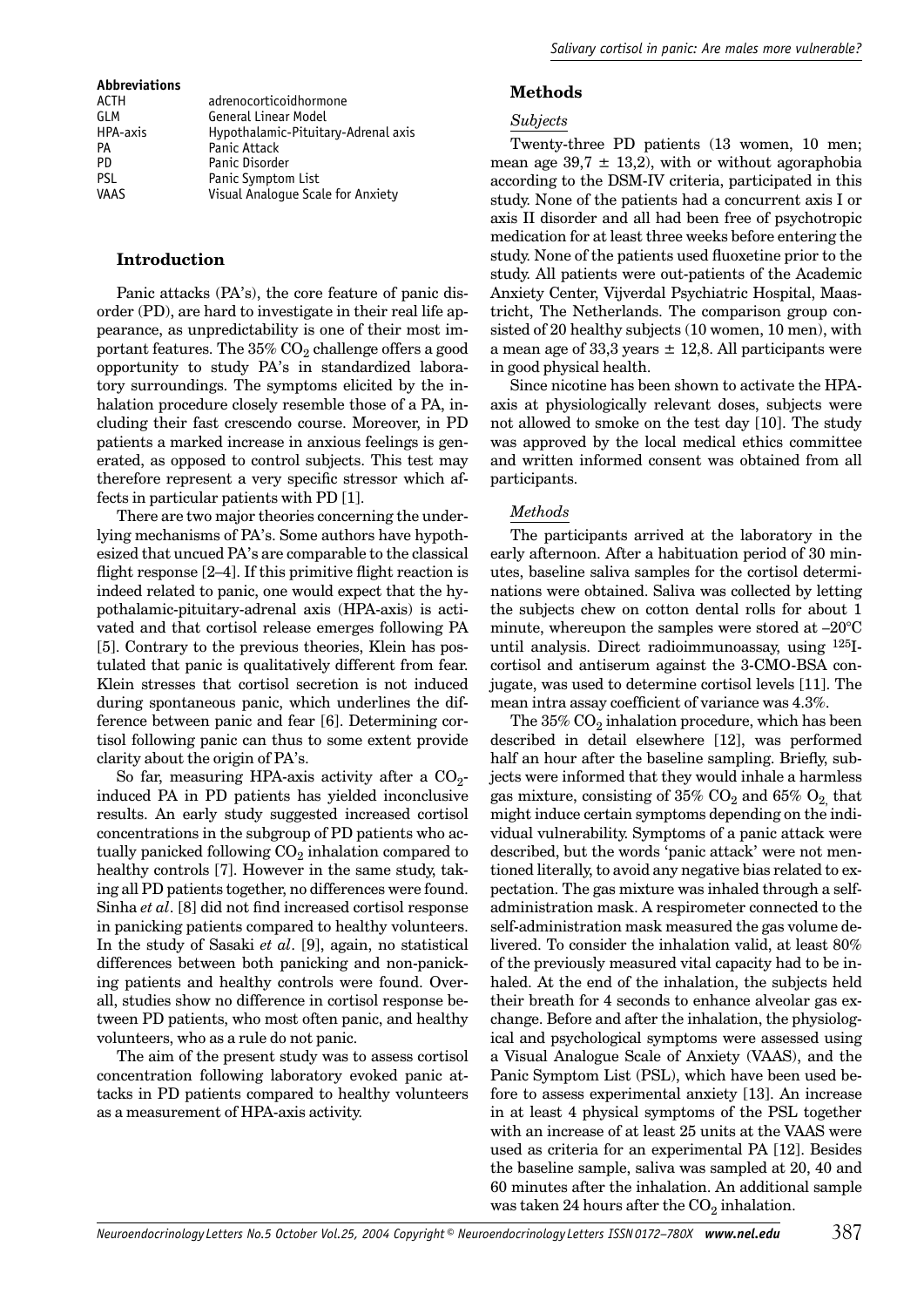#### *Statistical analyses*

Cortisol values were Ln transformed in order to approach normality of the data. The cortisol data were statistically evaluated by using General Linear Models (GLM) for repeated measurements (SPSS 10 for Windows) with time as the within subjects factor (4 levels: t0, t20, t40, t60), and group (patient or healthy control) as the between subjects factor. Gender and 'panic attack' were examined as a between subjects factor, to compare male and females and the cortisol response of the panickers versus non-panickers. Greenhouse-Geisser correction for sphericity was used in all analyses.

The PSL data, the delta VAAS scores, and the amount of cigarettes smoked per day were analysed using the Mann-Whitney U test for non-parametric data sets. Increases in VAAS and PSL scores within the group were analysed using the Wilcoxon signed rank test. The number of PA's was calculated for both genders and the Pearson chi-square test was used for analysis of this data. Finally, age and baseline cortisol values were compared using a student's t-test.

### **Results**

#### *Patients and healthy subjects*

The  $CO<sub>2</sub>$  inhalation induced a significant increase in subjective anxiety as measured on the VAAS in both groups (patients:  $Z = -3.82$ ;  $p < 0.001$ , controls:  $Z =$  $-3.58$ ;  $p < 0.001$ ), with the patient delta scores being significantly higher  $(Z = -3.06; p = 0.002)$ . The median scores in the patient group increased from 10.0 units

pre-challenge, to 61.0 units post-challenge. In the control group there was an increase from 0.0 to 14.5 units. The same pattern was seen in the PSL data (increase patients:  $Z = -4.20$ ; p <0.001, increase controls:  $Z =$  $-3.74$ ;  $p < 0.001$ ). Again, the patients showed significantly increased values compared to the control group  $(Z = -3.54; p < 0.001)$ . The patients' median scores increased from 3 to 15, the controls from 0 to 4. Furthermore, the patients scored significantly more  $PA's (Z =$  $-3.79$ ; p  $\leq 0.001$ ); in the patient group 14 PA's were reported whereas in the control group only one.

No significant interaction effect was found for group  $*$  time  $(F<sub>1,39</sub> = 1.5; p = 0.2)$ , meaning that there was no significant difference in the course of the reaction to the inhalation with respect to cortisol secretion between the two groups. However, a significant effect was found for time  $(F<sub>1,39</sub> = 6.5; p = 0.006)$ ; both groups showed decreasing cortisol values during the test day. Moreover, no overall group difference was found between the cortisol values of patients and controls after the 35%  $CO_2$  challenge ( $F_{1,39} = 1.3$ ; p = 0.3).

Neither baseline cortisol values ( $t_{33,2} = 0.045$ ; p = 0.96) nor the 24 hour measurements ( $t_{39} = 0.22$ ; p = 0.82) differed significantly between PD patients and controls. Furthermore, there were no significant differences between the groups concerning age or smoking habits.

#### *Gender differences in Panic Disorder patients*

When comparing the male and female patients using GLM for repeated measurements, a significant effect was found for gender  $(F_{1,20} = 5.3; p = 0.03)$ with male cortisol values always being higher. How-



**Figure 1.** Salivary cortisol values following 35%  $CO<sub>2</sub>$  inhalation in panic disorder patients and healthy volunteers.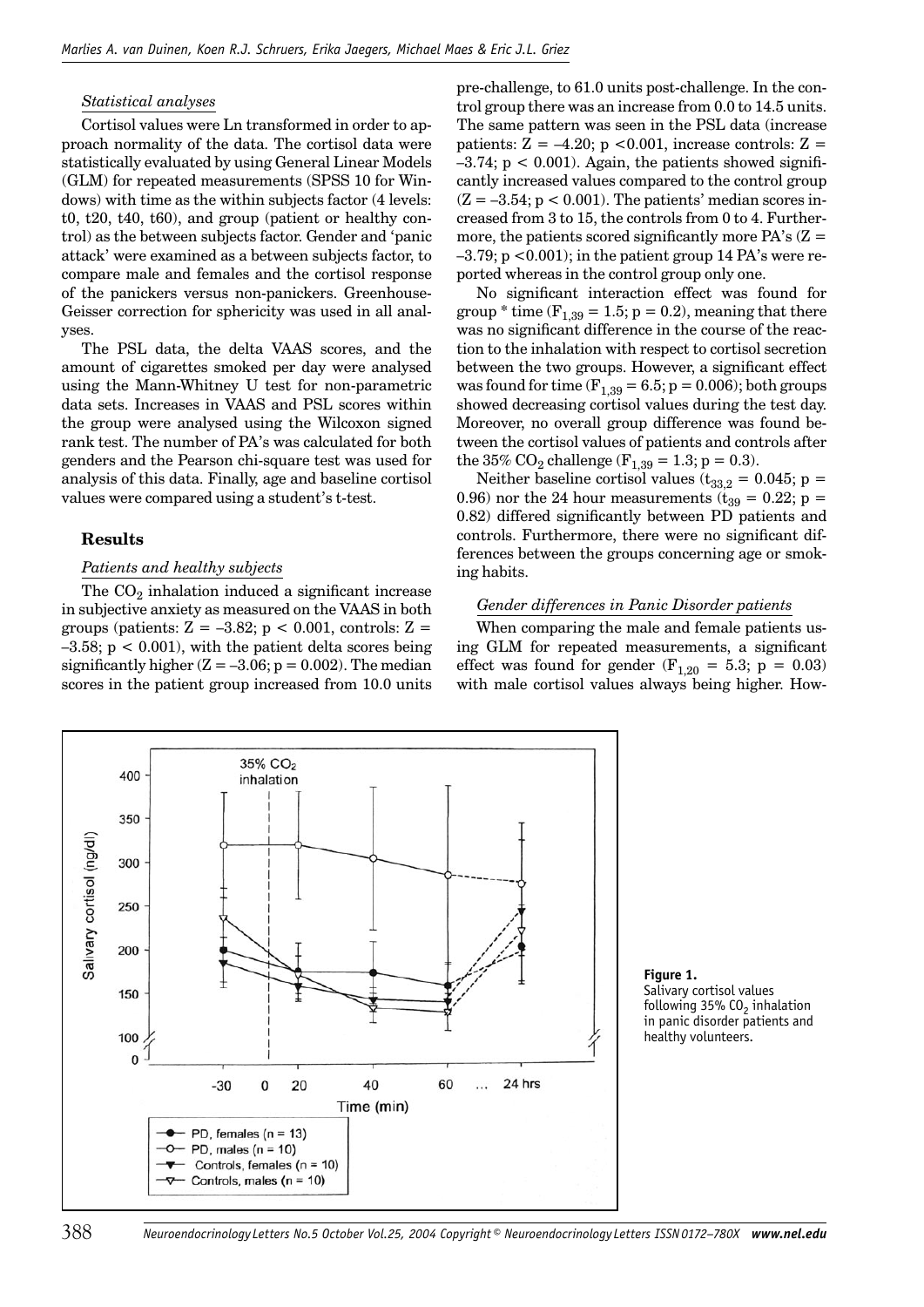ever, the interaction effect between gender and time was not significant  $(F_{1, 20} = 0.3; p = 0.7)$ , which indicates that the cortisol response to the  $CO<sub>2</sub>$  inhalation between males and females was not different. In total, 14 PA's were reported. Of these, 8 were reported by men (80%) and 6 by women (46%) ( $\chi^2$  value = 2,7;  $df = 1$ ;  $p = 0.1$ ). However, taking the VAAS data alone, no differences were found between male and female responses  $(Z = -1.3; p = 0.2)$ . Comparing the cortisol response of patients who actually panicked with the response of those patients who did not panic revealed no differences between these two groups  $(F_{1,20} = 0.9;$  $p = 0.4$ ). The results are presented in figure 1.

#### **Discussion**

In the present study, no significant increase in salivary cortisol was found following the  $35\%$  CO<sub>2</sub> inhalation in PD patients. These data add to the results of Sinha *et al.* (1999) and Sasaki *et al.* (1996) who reported no HPA-axis activation following  $CO<sub>2</sub>$ -induced panic.

In order to be able to understand the underlying mechanisms of PD, the discussion about whether panic is qualitatively or quantitatively different from fear is essential. When PA's equate with fear they are inextricably bound up with HPA-axis activation. Fear classically follows a potential life threatening situation. Such a situation requires an appropriate stress response. Besides the sympathetic nervous system, the HPA-axis is activated. It's end product, cortisol, has among other things, the important function to provide energy necessary to react to the stressor. The cortisol response in fear is considerable, which, to say the least, is not the case with the cortisol response in the current study. This seems to be a contradiction. Panic disorder patients certainly suffer from a lot of stress during a PA. As the majority of these patients reported a PA following the  $CO<sub>2</sub>$  inhalation, a strong cortisol response seems to be a logical consequence. The fact that the current study found no obvious cortisol response is not an exceptional case. The overall results of the present study are in concordance with former results. Sinha *et al*. (1999), Sasaki *et al*. (1996) and Woods *et al*. (1988) found no HPA-axis activation after 5% or 7%  $CO<sub>2</sub>$  inhalation, both in PD patients and controls. This may imply a dissociation between laboratory evoked PA's and the HPA-axis. However, in the study of Woods *et al.* the subgroup of panicking PD patients showed modest but significant increases in cortisol values following the  $5\%$  CO<sub>2</sub> inhalation compared to the air inhalation. The current study does not find a panic related increase in cortisol and, consequently, provides no evidence for the hypothesis that panic merely is an extreme form of fear. This may imply that panic is qualitatively different from fear. Whether panic attacks cause no HPA-axis activation at all is another question which cannot be answered on basis of the results of the current study. Cortisol is the end product of an axis which includes different levels of organisation. Both the processes that lead up to the activation of this axis, as well as regulatory mechanisms within this axis can be disturbed. An initial activation will not result in cortisol secretion if the cascade is interrupted. Information about concentrations of the more upward secreted HPA-axis hormones following a  $CO<sub>2</sub>$  inhalation is needed in order to truly answer the question whether the HPA-axis is activated.

The present study shows some evidence for a gender difference in PD patients. Although the response to the  $CO<sub>2</sub>$  inhalation was not different, male patients showed higher cortisol values throughout the experiment. Increased cortisol levels in male PD patients have been found before during overnight rest, but this study included no female patients [14]. In search for an neuroendocrinological explanation for this gender difference the gonadal steroids are a possible candidate. In fact, estradiol is known to have a dose-related stimulatory effect on the HPA-axis [15]. However, we find male subjects to have increased cortisol levels, whereas the amount of estradiol produced in men is about one fifth of the amount in non-pregnant women. This seeming contradiction can be explained by the fact that, in the brain, testosterone is converted to estradiol [16]. Therefore, it is suggested that the HPAaxis stimulation induced by converted testosterone in men is larger than the stimulation induced by estradiol in women [17]. Furthermore, increased adrenaline levels in male PD patients compared to female patients have been found, which is indicative for increased sympathic activity, the other major system involved in the stress response [18]. The gender difference in PD is of course further emphasized by the difference in prevalence. Women suffer from PD twice as often as men. Furthermore, gender differences in PD have been described previously at the symptom level. For example, women reported more respiratory symptoms during a PA than men and therefore gender difference in sensitivity to  $CO<sub>2</sub>$  was suggested [19]. Interestingly, in the current study, male PD patients reported more PA's than female patients did, but this finding should be interpreted with caution, as these data are very preliminary and need to be confirmed in a larger group. Furthermore, applying an anxiogenic challenge, namely oral m-CPP administration, gender differences in HPA-axis activation were found in PD patients. Compared with healthy controls, female patients had an augmented adrenocorticoidhormone (ACTH) response, whereas male patients and male controls did not differ in their response [20]. Results from studies in which endogenous stimulation of the HPA-axis was applied to healthy volunteers showed no gender differences with regard to cortisol secretion. It is remarkable that in those studies differences in ACTH levels were reported [21, 22]. A difference in ACTH levels would normally result in a difference in cortisol levels unless a compensatory mechanism would counterbalance this. Logically, the suggested compensatory mechanism would be at the level of the adrenals, for example more or less sensitive ACTH receptors. Studies measuring HPA-axis activation following  $CO<sub>2</sub>$  inhalation thus far [7–9] only made the division of panicking